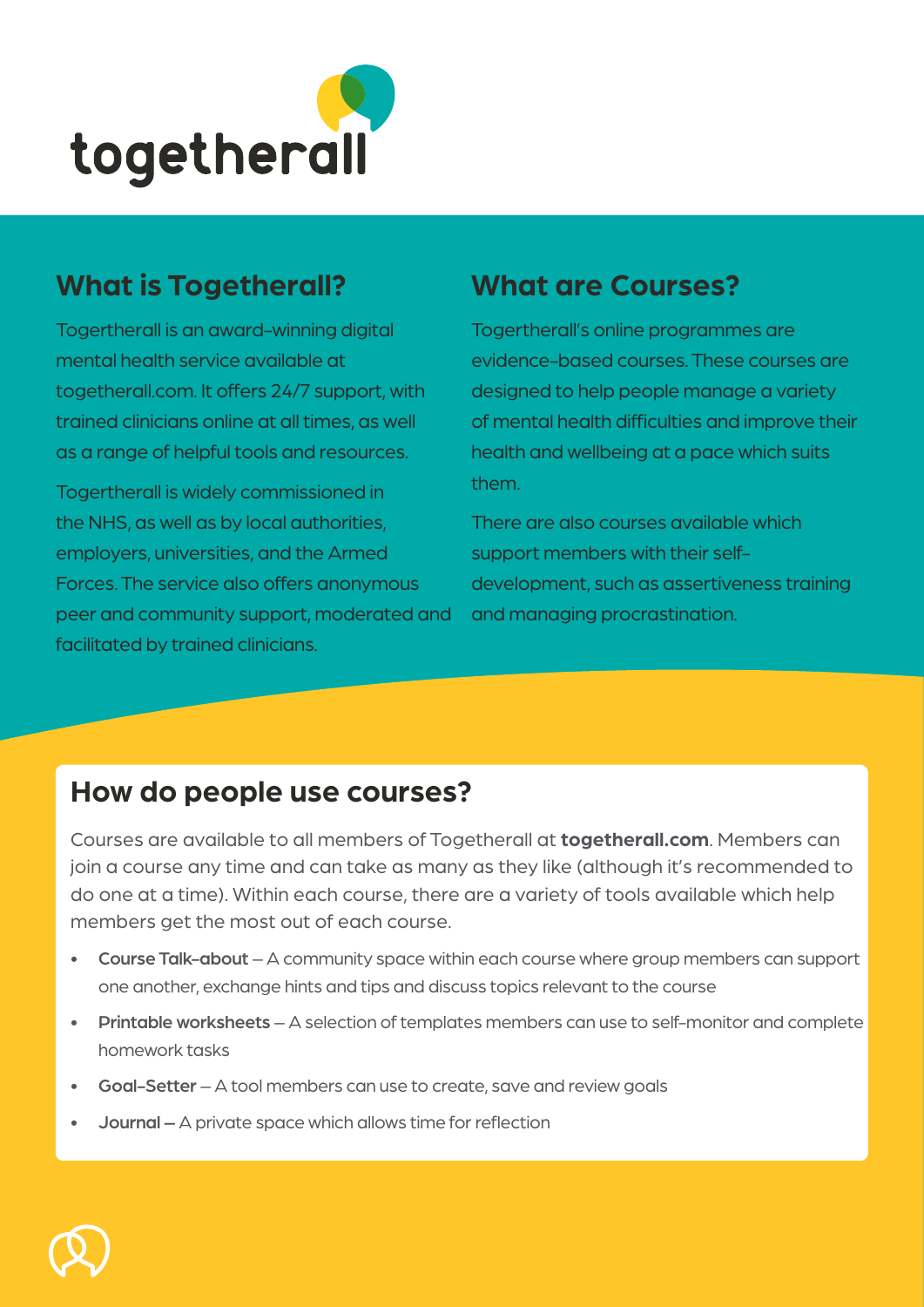### **Mental Health & Wellbeing Courses**

#### **Managing Depression**

This course shows ways to manage negative thoughts, feelings and behaviours that feed depression. It includes activity scheduling, thought challenging, lifestyle tips and other skills that are evidenced-based to help members manage their mood. A Behavioural Activation Diary is available so that members can manage their mood through increased activity.

#### **Managing Health Anxiety**

This course is designed to support those who suffer from persistent worries and concerns about their health. Within this course, members will learn to challenge unhelpful thoughts and use behavioural strategies such as Exposure Response Prevention to make health worries more reasonable and manageable.

#### **Managing Panic**

Whether it's feeling anxious, blue or dealing with situations that trigger panic attacks, this course gives an insight into how to break the panic cycle and manage strong waves of anxiety. The course combines thought strategies which Graded Exposure to relieve the emotional distress caused by panic attacks. The course draws on techniques based on Mindfulness and Cognitive Behavioural Therapy.

### **Coping with Grief and Loss**

This course supports members to cope with the loss of a person or something important in their life. The course covers each stage of the grief process, how to cope with changes in functioning and strategies, and techniques to help members move forward with their lives following a loss.

#### **Managing PTSD**

This course gives members an overview of the different types of trauma and how treatment can help. It helps members to identify symptoms, cycles and how sometimes it's the things that we do or don't do, that keep the problem going. It also looks at how PTSD can impact our bodies as well as our minds. Members can then learn techniques for starting to reclaim their lives, including ways to change thoughts and behaviours as well as strategies to break the cycle. In the final section, members learn how to plan against slips-ups, to prepare for relapses and how to maintain progress and stay healthy.

#### **Managing Social Anxiety**

You may like to manage Social Anxiety or feel less shy in social situations. This course will support you to become more assertive and challenge the socially avoidance and negative thoughts which might be holding participants back from connecting with others and enjoying social events. Members design and carry our behavioural experiments to challenge their outlook and step outside of their comfort zone.

### **Managing Stress & Worry**

Split into two sections, this course supports members to utilise a range of evidence-based techniques and strategies to manage high stress levels and chronic worrying. This includes mindfulness and relaxation techniques, time management skills, sleep hygiene, problem-solving and the Worry Time technique.

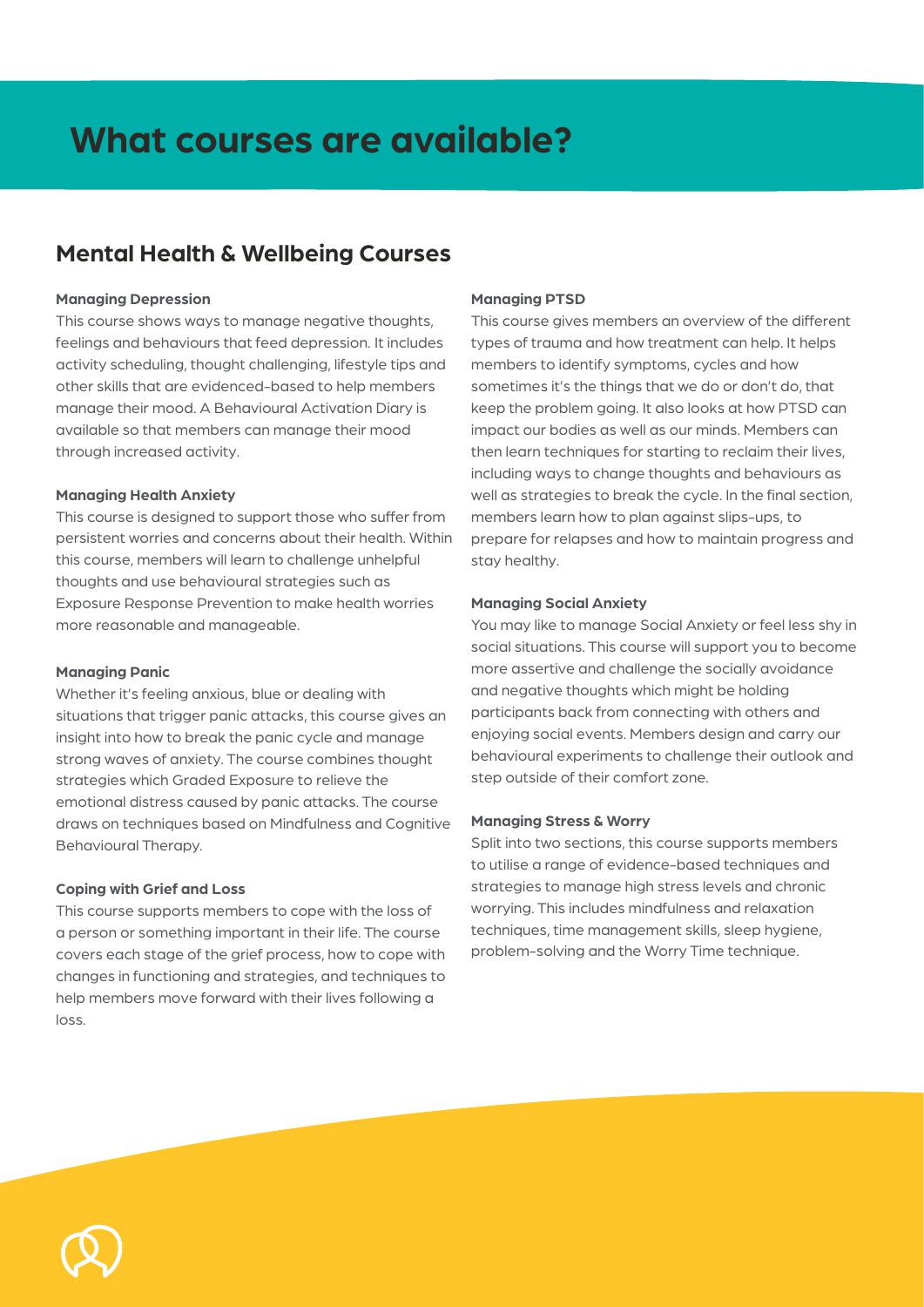# **Mental Health & Wellbeing Courses continued**

#### **Managing Phobias**

In this course, members will learn how to face their fears so they can live fuller lives. Members learn the psycho-education behind what keeps a phobia going and a variety of techniques are available so that members can work towards managing fears and phobias. In addition to learning how to manage avoidant and distorted thinking, members will use a Graded Exposure Treatment programme so that they can face their fear one step at a time.

#### **Managing OCD**

OCD can feel very repetitive, time-consuming and a difficult subject to discuss with others. As well as containing OCD theories, this course provides a range of techniques and strategies that help members manage obsessive and intrusive thoughts. There are a variety of techniques covered within the course that support members to reduce repetitive checking and reassurance seeking behaviours.

#### **Managing Self-harm**

This course gives members information about the misconceptions about self-harm and gives advice on how to treat self-injuries. The course contains a variety of distraction and emotional regulation techniques, which are evidence-based to prevent self-harm and other self-destructive behaviours. A self-harm diary is available so members can self-monitor, and record their progress coping with urges to self-injure or use self-destructive behaviour.

#### **Improve Your Sleep**

This course is suitable for those who would like to improve their sleep quality or for those who have insomnia and get very little sleep at all. Members are shown a variety of lifestyle tips and sleep hygiene habits, that promote deeper and more restorative sleep. Members are encouraged to self-monitor and put sleep hygiene techniques and strategies into practice by using the Sleep Hygiene Diary.

#### **Managing Anger**

Anger is not only distressing to experience but is also distressing for those on the receiving end too. This course supports members to become more aware of their anger warning signs, triggers and consequences of angry behaviour. Members will learn to take a step back and manage anger better by learning how to manage angry thoughts and prevent regrettable angry behaviour. Members are encouraged to participate in self-reflective exercises using the Journal and utilise the Course Talkabout to support each other.